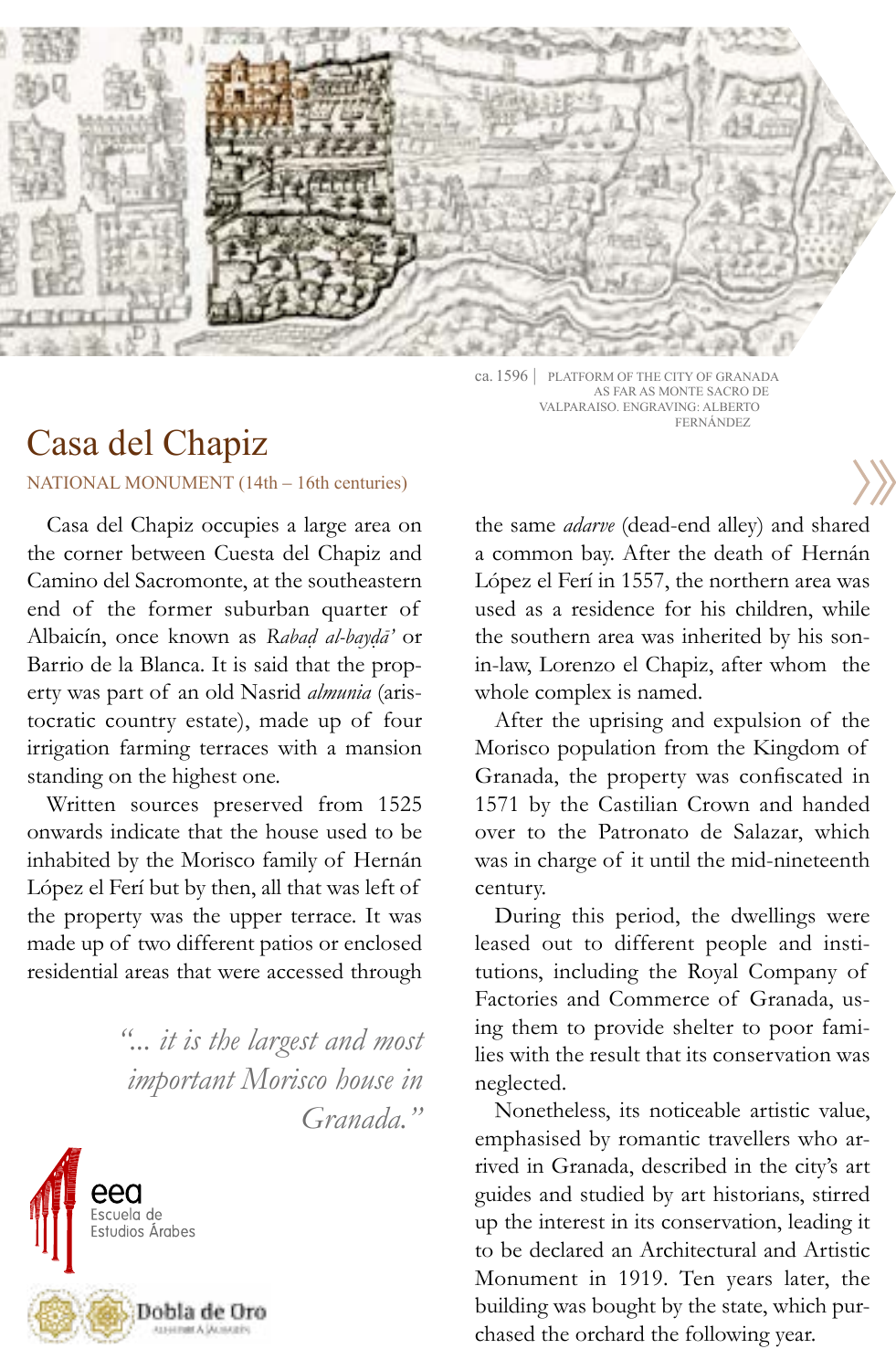

PHOTO: M. TORRES MOLINA | NORTHERN PATIO, 1929

# The Restoration

The restoration of Casa del Chapiz, which was undertaken between 1929 and 1932 by Leopoldo Torres Balbás, curator architect of the Alhambra and of the 6th Monumental Zone, guaranteed the survival of the building, which was embellished with newly designed ample gardens. This meant that in 1932, the recently created Escuela de Estudios Árabes (School of Arabic Studies) was able to use the premises to set up its main office. The sunken walls were remade, while the ones in ruins were underpinned and strengthened; the roof tiles and frames were erected; some of the porticoes and galleries were rebuilt; the ponds in the patio were recovered; and vegetation was used to recreate the bays that had disappeared.



NORTHERN PATIO, current state

# The Northern Patio **<sup>A</sup>**

LEOPOLDO TORRES BALBÁS THE HOUSE OF HERNÁN LÓPEZ EL FERÍ

The Northern Patio has the typological, constructive and decorative characteristics common to all Morisco houses in Granada. It is almost rectangular  $(10.4 \times 5.55 \times 6.15 \text{ m})$ with a small central pond and a hallway or *zaguán* entrance. Its functional organisation follows Andalusi tradition with wooden galleries on all four sides providing access to all the rooms on the upper floor. These are supported by brick pillars in the corners and large white marble columns standing halfway along the longest sides of the patio. Underneath the room in the northern bay there is an *aljibe* or cistern that was used to collect water from the irrigation canal Acequia de Aynadamar, used for human consumption and to water the orchard.



GARDENS, current state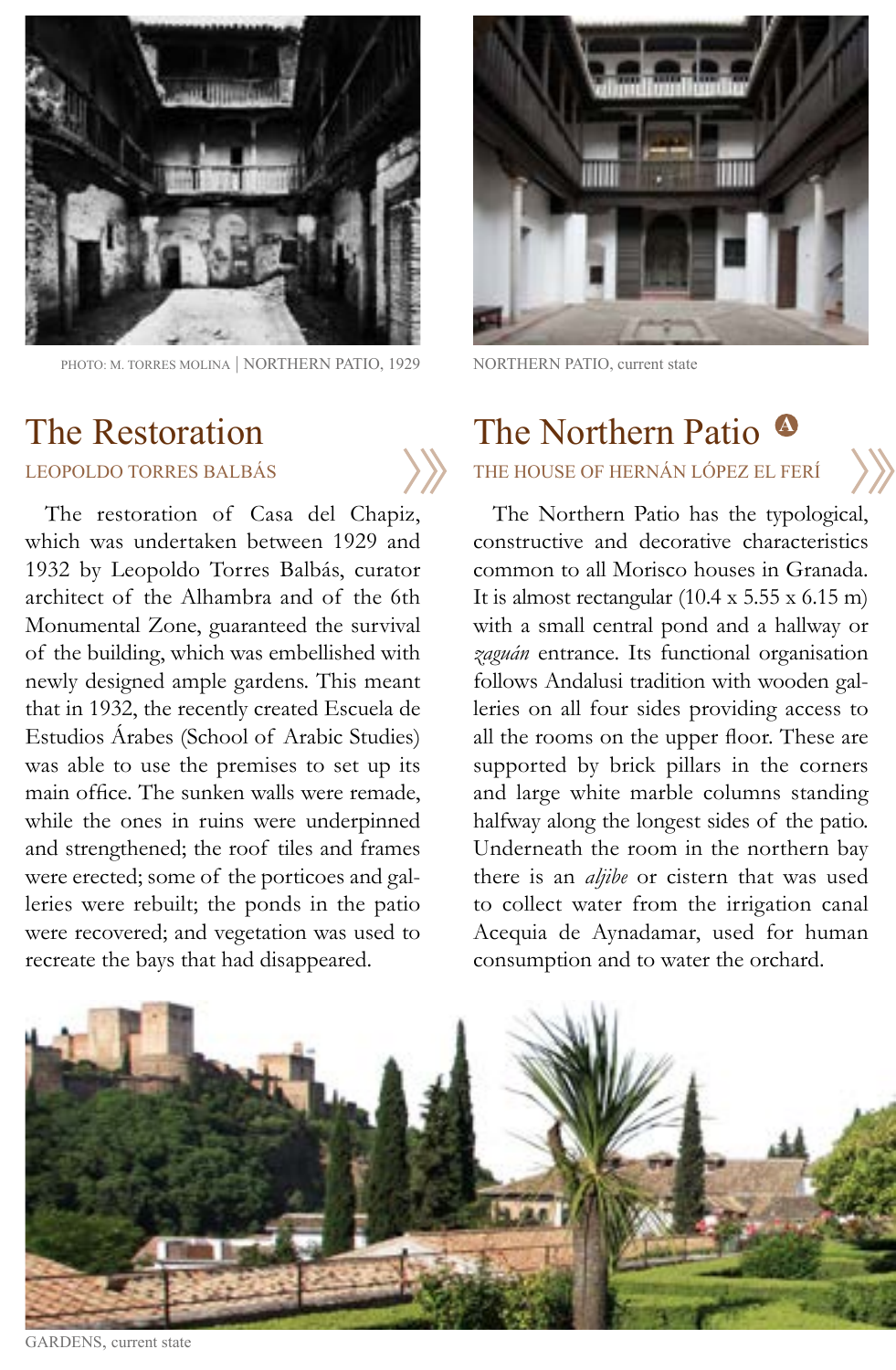

PHOTO: M. TORRES MOLINA | SOUTHERN PATIO, 1929

## The Southern Patio **<sup>B</sup>** THE HOUSE OF LORENZO EL CHAPIZ THE OLD ORCHARD

The Southern Patio has certain characteristics that are a reminder of large Nasrid palaces. It is rectangular (19.3 x 13.5 m) and retains its original central pond. The patio is arranged around an area that during Nasrid times would have had bays with rooms on all four sides of only the ground floor, and five-arch porticoes along the shorter sides. On the northern portico there are reused Nasrid elements (white marble bases, shafts and capitals). The upper floor would have been built by Lorenzo el Chapiz, or at least three of the sides that remain today, with wooden galleries looking south. Cypress trees planted in a row along the southern and western bays help recover the appearance of the closed patio.



SOUTHERN PATIO, current state

# The Gardens **<sup>C</sup>**

### The gardens, planted around 1935, are spread over an area of the former orchard. They were newly designed using the typical features seen in Granada, similar to those planted during this period in the Generalife and the Alhambra palaces. The gardens cover an extensive area (100 m long with an average width of 15 m) supported by a thick Nasrid wall built of rammed earth and mortar. The gardens are accessed from the patio that lies to the south of the house and their design is made up of seven boxwood squares standing in a line, containing different kinds of trees and shrubs (myrtles, bitter orange, pomegranates, etc.). Throughout the entire area there are wonderful views of the Alhambra and the Generalife palaces.

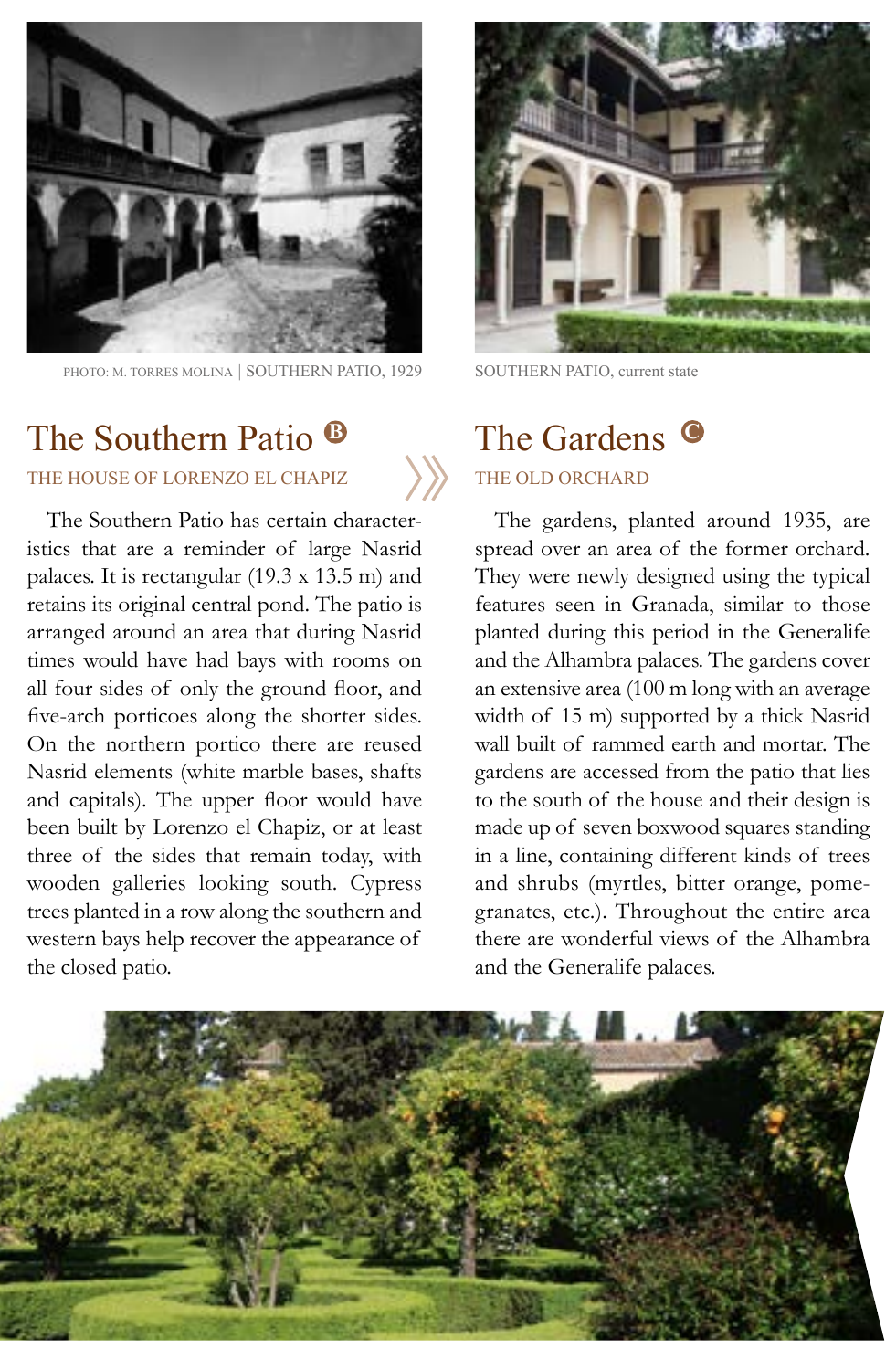